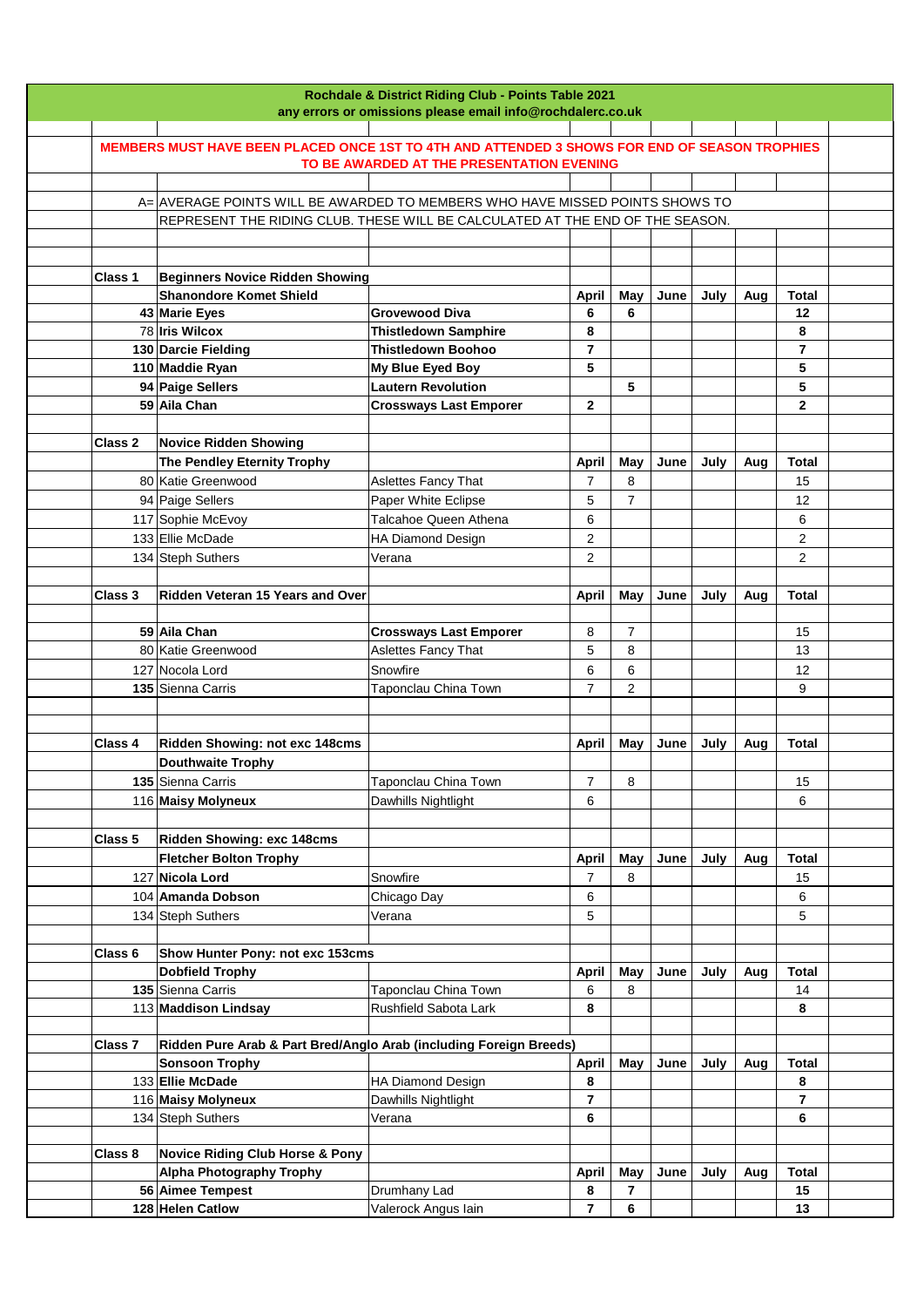|          | 107 Megan Jackson                                         | Lidget Roselyn            | 5                   | 8                       |                    |      |     | 13                  |         |
|----------|-----------------------------------------------------------|---------------------------|---------------------|-------------------------|--------------------|------|-----|---------------------|---------|
|          | 6 Miley Horsfall                                          | Cloigan Fair Twix         | 6                   | 5                       |                    |      |     | 11                  |         |
|          |                                                           |                           |                     |                         |                    |      |     |                     |         |
| Class 9  | <b>Novice Riding Club Horse &amp; Pony</b>                |                           |                     |                         |                    |      |     |                     |         |
|          | <b>Alpha Photography Trophy</b>                           |                           | April               | May                     | June               | July | Aug | <b>Total</b>        |         |
|          | 47 Katie Whittaker                                        | <b>Magical Moonshine</b>  | 8                   | 7                       |                    |      |     | 15                  |         |
|          | 79 Ellaynah Mae Smith                                     | Milestones Mr Baggins     | $\overline{7}$      | 5                       |                    |      |     | 12                  |         |
|          | 6 Miley Horsfall                                          | Cloigan Fair Twix         | 6                   | $\mathbf 2$             |                    |      |     | 8                   |         |
|          | 144 Isabella Gregory                                      | Toby                      |                     | 8                       |                    |      |     | 8                   |         |
|          | 57 Emily Tempest                                          | Quin                      |                     | 6                       |                    |      |     | 6                   |         |
|          | 61 Phillipa Hawkard                                       | Roxy                      | 5                   |                         |                    |      |     | 5                   |         |
|          | 161 Megan Potts                                           | Oreo                      |                     | $\overline{2}$          |                    |      |     | $\mathbf{2}$        |         |
|          |                                                           |                           |                     |                         |                    |      |     |                     |         |
|          | Class 10   Riding Club Horse: exc 148cms                  |                           |                     |                         |                    |      |     |                     |         |
|          | <b>Andy's Cup</b>                                         |                           | <b>April</b>        | May                     | June               | July | Aug | <b>Total</b>        |         |
|          | 48 Stacey Whitworth                                       | <b>Bowland Jack</b>       | 8                   | $\overline{7}$          |                    |      |     | 15                  |         |
|          |                                                           |                           |                     |                         |                    |      |     |                     |         |
|          | 74 Hana Riley<br>100 Chris Mclean                         | Ime Not Bitter            | $\overline{7}$<br>6 |                         |                    |      |     | $\overline{7}$<br>8 | $\star$ |
|          |                                                           | Hollen Miscari            |                     | $\overline{\mathbf{2}}$ |                    |      |     |                     |         |
|          | 155 Julia Fanning                                         | Blossom                   |                     | 8                       |                    |      |     | 8                   |         |
|          |                                                           |                           |                     |                         |                    |      |     |                     |         |
| Class 11 | Lead Rein Showing (excluding M&M): Riders 8 years & under |                           |                     |                         |                    |      |     |                     |         |
|          | <b>Thomas Lord Trophy</b>                                 |                           | April               | May                     | June               | July | Aug | <b>Total</b>        |         |
|          | 138 Bella Welly                                           | Gwaunerw Jac              | 8                   | 8                       |                    |      |     | 16                  |         |
|          |                                                           |                           |                     |                         |                    |      |     |                     |         |
| Class 12 | Lead Rein Mountain & Moorland: Riders 8 years & under     |                           |                     |                         |                    |      |     |                     |         |
|          | <b>Madison Cup</b>                                        |                           | <b>April</b>        | May                     | June               | July | Aug | Total               |         |
|          | 82 Mia Hamilton                                           | Fly                       | 7                   | 7                       |                    |      |     | 14                  |         |
|          | 138 Bella Welly                                           | Gwaunerw Jac              | 6                   | 6                       |                    |      |     | 12 <sub>2</sub>     |         |
|          | 91 Brooklyn Oshea                                         | Cayberry Coco Chanel      |                     | 8                       |                    |      |     | 8                   |         |
|          |                                                           |                           |                     |                         |                    |      |     |                     |         |
| Class 13 | Beginners First Ridden: Riders 9 years & under            |                           |                     |                         |                    |      |     |                     |         |
|          | <b>Total Caro Trophy</b>                                  |                           | April               | May                     | June               | July | Aug | <b>Total</b>        |         |
|          | 6 Miley Horsfall                                          | Cloigan Fair Twix         | 8                   | 8                       |                    |      |     | 16                  |         |
|          | 99 Lillie Mae Finn                                        | <b>Bubbles</b>            | 6                   | 5                       |                    |      |     | 11                  |         |
|          | 150 Megan Holme                                           | Dylan                     |                     | 7                       |                    |      |     | $\overline{7}$      |         |
|          | 163 Emily Buckley                                         | World Horse Welfare Tiggy |                     | 6                       |                    |      |     | 6                   |         |
|          | 130 Darcie Fielding                                       | Twinkle                   | 5                   |                         |                    |      |     | 5                   |         |
|          |                                                           |                           |                     |                         |                    |      |     |                     |         |
|          |                                                           |                           |                     |                         |                    |      |     |                     |         |
| Class 14 | First Ridden Pony: Riders 10 years & under                |                           |                     |                         |                    |      |     |                     |         |
|          | <b>Coed Coch Roy Trophy</b>                               |                           | April               | May                     | June               | July | Aug | <b>Total</b>        |         |
|          | 87 Tori Stericker                                         | Brynwade Supreme          | $\mathbf{2}$        | 8                       |                    |      |     | 10                  |         |
|          | 162 Maisy Potts                                           | Oreo                      |                     | 7                       |                    |      |     | $\overline{7}$      |         |
|          | 163 Emily Buckley                                         | World Horse Welfare Tiggy |                     | 6                       |                    |      |     | 6                   |         |
|          |                                                           |                           |                     |                         |                    |      |     |                     |         |
| Class 15 | First Ridden Mountain & Moorland: Riders 11 years & under |                           |                     |                         |                    |      |     |                     |         |
|          | <b>Burnegde Mill Animal Feeds Trophy</b>                  |                           | April               | May                     | June               | July | Aug | <b>Total</b>        |         |
|          | 42 Grace Gardiner                                         | Cadanvalley Domino        | 8                   | 8                       |                    |      |     | 16                  |         |
|          | 54 Emily Sheldon                                          | Ziggi                     | 7                   | 7                       |                    |      |     | 14                  |         |
|          |                                                           |                           |                     |                         |                    |      |     |                     |         |
| Class 16 | Ridden Hunter: exc 153cms                                 |                           |                     |                         |                    |      |     |                     |         |
|          | <b>Lloyds Bank Trophy</b>                                 |                           | <b>April</b>        | May                     | June               | July | Aug | Total               |         |
|          | 48 Stacey Whitworth                                       | <b>Bowland Jack</b>       | 8                   | 8                       |                    |      |     | 16                  |         |
|          | 127 Nicola Lord                                           | Snowfire                  | 7                   | 7                       |                    |      |     | 14                  |         |
|          |                                                           |                           |                     |                         |                    |      |     |                     |         |
|          |                                                           |                           |                     |                         |                    |      |     |                     |         |
| Class 17 | <b>Riding Horse and Ridden ROR:</b>                       | exc 148cms                |                     |                         |                    |      |     |                     |         |
|          | <b>Keycorn Trophy</b>                                     |                           | April               | May                     | June               | July | Aug | Total               |         |
|          | 74 Hana Riley                                             | Ime Not Bitter            | 8                   |                         |                    |      |     | 8                   |         |
|          |                                                           |                           |                     |                         |                    |      |     |                     |         |
| Class 18 | Novice Ridden Mountain & Moorland: Small & Large Breeds   |                           |                     |                         |                    |      |     |                     |         |
|          |                                                           |                           |                     |                         | April   May   June | July |     | <b>Total</b>        |         |
|          | <b>Brandysnap Trophy</b>                                  |                           |                     |                         |                    |      | Aug |                     |         |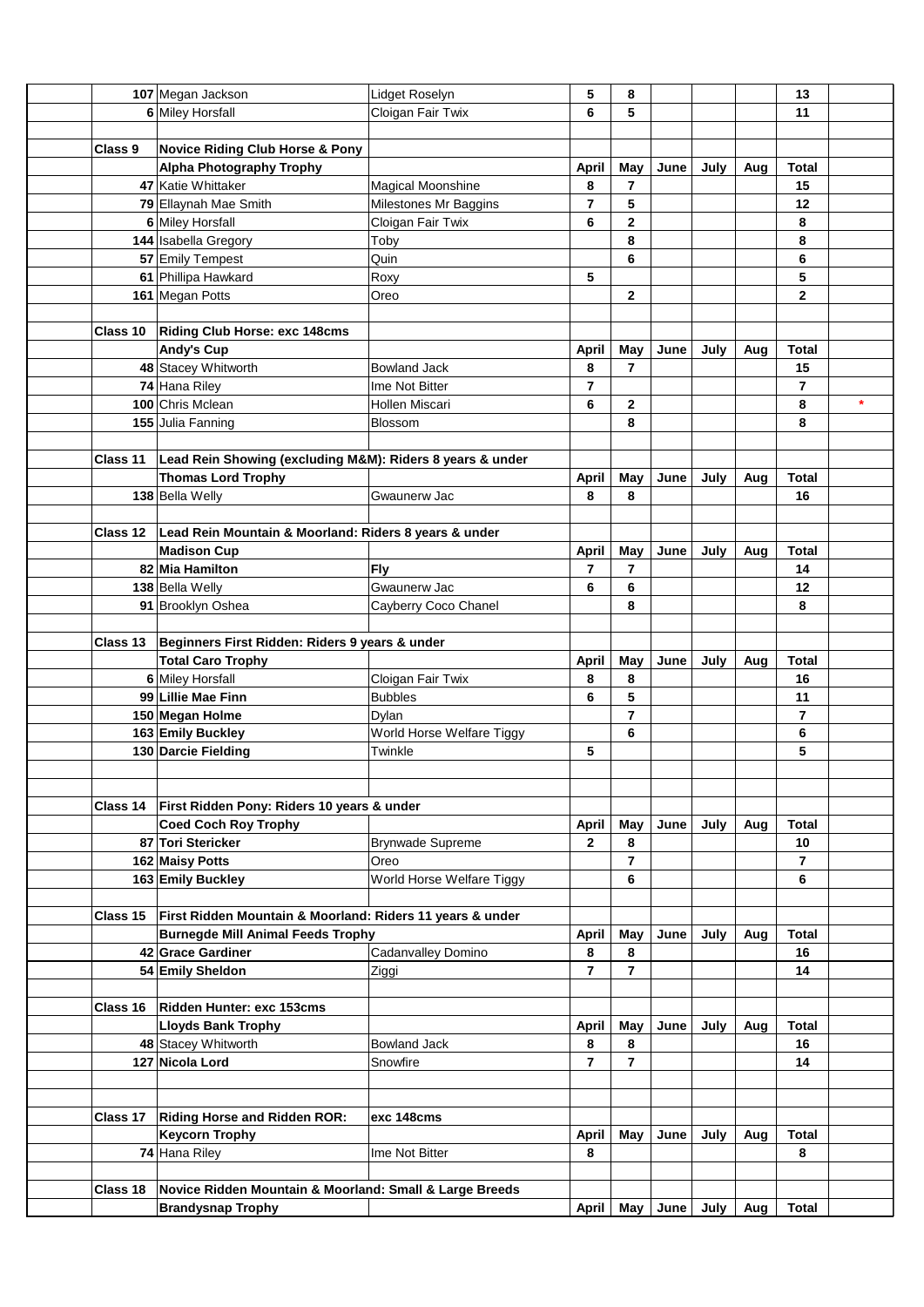|                 | 42 Grace Gardiner                                                                     | Cadanvalley Domino             | 8              | 7                       |          |      |     | 15             |  |
|-----------------|---------------------------------------------------------------------------------------|--------------------------------|----------------|-------------------------|----------|------|-----|----------------|--|
|                 | 54 Emily Sheldon                                                                      | Ziggi                          | 5              | 5                       |          |      |     | 10             |  |
|                 | 107 Megan Jackson                                                                     | Lidget Roselyn                 | $\overline{7}$ | 2                       |          |      |     | 9              |  |
|                 | 128 Helen Catlow                                                                      | Valerock Angus Lain            | 6              | $\mathbf{2}$            |          |      |     | 8              |  |
|                 | 142 Emma Brook                                                                        | Darrenvale Emilia              | $\mathbf 2$    |                         |          |      |     | $\mathbf{2}$   |  |
|                 |                                                                                       |                                |                |                         |          |      |     |                |  |
| Class 19        | Ridden Mountain & Moorland: Small & Large Breeds                                      |                                |                |                         |          |      |     |                |  |
|                 | <b>Scott Irving Trophy</b>                                                            |                                | <b>April</b>   | May                     | June     | July | Aug | <b>Total</b>   |  |
|                 | 96 Tia Garner                                                                         | <b>Waterside Bailey</b>        | 7              | 8                       |          |      |     | 15             |  |
|                 | 117 Sophie McEvoy                                                                     | Hillgarth Just Do It           | 5              | $\overline{7}$          |          |      |     | 12             |  |
|                 | 142 Emma Brook                                                                        | Darrenvale Emilia              | 6              |                         |          |      |     | 6              |  |
|                 |                                                                                       |                                |                |                         |          |      |     |                |  |
|                 |                                                                                       |                                |                |                         |          |      |     |                |  |
|                 | Class 20   Ridden Coloured, Spotted, Dun, Cremello & Palomino                         |                                |                |                         |          |      |     |                |  |
|                 | <b>Liz McCord Trophy</b>                                                              |                                | April          | May                     | June     | July | Aug | <b>Total</b>   |  |
|                 | 54 Emily Sheldon                                                                      | Bella                          | 7              | 6                       |          |      |     | 13             |  |
|                 |                                                                                       | Barfield Chanel No 5           |                | $\overline{7}$          |          |      |     | 13             |  |
|                 | 92 Carys Kay                                                                          |                                | 6              |                         |          |      |     |                |  |
|                 | 127 Nicola Lord                                                                       | Snowfire                       | 5              | $\mathbf 2$             |          |      |     | $\overline{7}$ |  |
|                 | 47 Katie Whittaker                                                                    | Magical Moonshine              | 2              | $\overline{\mathbf{2}}$ |          |      |     | 4              |  |
|                 | 145 Jana Jackman                                                                      | Kelbrook Take a Chance         | $\mathbf 2$    | $\mathbf{2}$            |          |      |     | 4              |  |
|                 | 104 Amanda Dobson                                                                     | Chicago Day                    | 2              |                         |          |      |     | $\mathbf{2}$   |  |
|                 |                                                                                       |                                |                |                         |          |      |     |                |  |
| <b>Class 21</b> | Ridden Cob: Any type including solid colour                                           |                                |                |                         |          |      |     |                |  |
|                 | Jefferie Whitehead Shield                                                             |                                | <b>April</b>   | May                     | June     | July | Aug | <b>Total</b>   |  |
|                 | 54 Emily Sheldon                                                                      | Bella                          | 8              | 8                       |          |      |     | 16             |  |
|                 | 144 Isobella Gregory                                                                  | <b>Toby Cheeky Chaplin</b>     | 2              | 6                       |          |      |     | 8              |  |
|                 | 79 Ellaynah Mae Smith                                                                 | Milestones Mr Baggins          | 6              |                         |          |      |     | 6              |  |
|                 | 161 Megan Potts                                                                       | Oreo                           |                | 5                       |          |      |     | 5              |  |
|                 |                                                                                       |                                |                |                         |          |      |     |                |  |
| Class 23        | Ridden Best Turned Out: Riders any age including Lead Rein 8 years & under            |                                |                |                         |          |      |     |                |  |
|                 |                                                                                       |                                | April          | May                     | June     | July | Aug | <b>Total</b>   |  |
|                 | 88 Isla Fisk                                                                          | Thistledown Shindig            | 7              | 8                       |          |      |     | 15             |  |
|                 | 89 Kara Starr                                                                         | In Black and White             | 8              |                         |          |      |     | 8              |  |
|                 | 130 Darcie Fielding                                                                   | Thistledown Boohoo             | 6              |                         |          |      |     | 6              |  |
|                 | 150 Megan Holme                                                                       | Dylan                          |                | 5                       |          |      |     | 5              |  |
|                 | 19 Ella Mazurik                                                                       | Unas Appolusa Stardust         |                | $\mathbf{2}$            |          |      |     | $\overline{2}$ |  |
|                 |                                                                                       |                                |                |                         |          |      |     |                |  |
| Class 24        | Open Best Figure of Eight in Trot: Riders any age including Lead Rein 8 years & under |                                |                |                         |          |      |     |                |  |
|                 | <b>Jack Hobin Trophy</b>                                                              |                                | <b>April</b>   |                         | May June | July | Aug | <b>Total</b>   |  |
|                 | 99 Lillie Mae Finn                                                                    | <b>Bubbles</b>                 | 8              | $\overline{7}$          |          |      |     | 15             |  |
|                 | 87 Tori Stericker                                                                     | <b>Brynwade Supreme Legacy</b> | 6              | 8                       |          |      |     | 14             |  |
|                 | 88 Isla Fisk                                                                          | Thistledown Shindig            | 5              | 5                       |          |      |     | 10             |  |
|                 | 89 Kara Starr                                                                         | In Black and White             | $\overline{7}$ |                         |          |      |     | $\overline{7}$ |  |
|                 | 150 Megan Holme                                                                       | Dylan                          |                | 6                       |          |      |     | 6              |  |
|                 | 136 Ava Grace Bralby                                                                  | Sagrat Ragnarsson              | 2              | $\mathbf{2}$            |          |      |     | 4              |  |
|                 | 130 Darcie Fielding                                                                   | Thistledown Boohoo             | $\mathbf 2$    |                         |          |      |     | $\mathbf{2}$   |  |
|                 | 19 Ella Mazurik                                                                       | Unas Appolusa Stardust         |                | 2                       |          |      |     | $\mathbf{2}$   |  |
|                 |                                                                                       |                                |                |                         |          |      |     |                |  |
| <b>Class 25</b> | Lead Rein Equitation: Riders 8 years and under                                        |                                |                |                         |          |      |     |                |  |
|                 | <b>Bridge Saddlery Trophy</b>                                                         |                                | April          | May                     | June     | July | Aug | <b>Total</b>   |  |
|                 | 88 Isla Fisk                                                                          | Thistledown Shindig            | 8              | 6                       |          |      |     | 14             |  |
|                 | 59 Aila Chan                                                                          | Crossways Last Emporer         | 7              | 7                       |          |      |     | 14             |  |
|                 | 82 Mia Hamilton                                                                       | Fly                            | 6              | $\overline{c}$          |          |      |     | 8              |  |
|                 | 91 Brooklyn Oshea                                                                     | Cayberry Coco Chanel           |                | 8                       |          |      |     | 8              |  |
|                 | 138 Belly Welly                                                                       | Gwaunerw Jac                   | 5              | $\overline{2}$          |          |      |     | $\overline{7}$ |  |
|                 |                                                                                       |                                |                |                         |          |      |     |                |  |
| Class 26        | Senior Equitation: Riders 18 years & over                                             |                                |                |                         |          |      |     |                |  |
|                 | <b>Sommervell Trophy</b>                                                              |                                | April          | May                     | June     | July | Aug | <b>Total</b>   |  |
|                 | 47 Katie Whittaker                                                                    | Magical Moonshine              | 8              | 6                       |          |      |     | 14             |  |
|                 | 48 Stacey Whitworth                                                                   | <b>Bowland Jack</b>            | 6              | $\overline{7}$          |          |      |     | 13             |  |
|                 | 80 Katie Greenwood                                                                    | Asletts Fancy That             | 5              | 8                       |          |      |     | 13             |  |
|                 | 74 Maria Riley                                                                        | Ime Not Bitter                 | $\overline{7}$ |                         |          |      |     | $\overline{7}$ |  |
|                 |                                                                                       |                                |                |                         |          |      |     |                |  |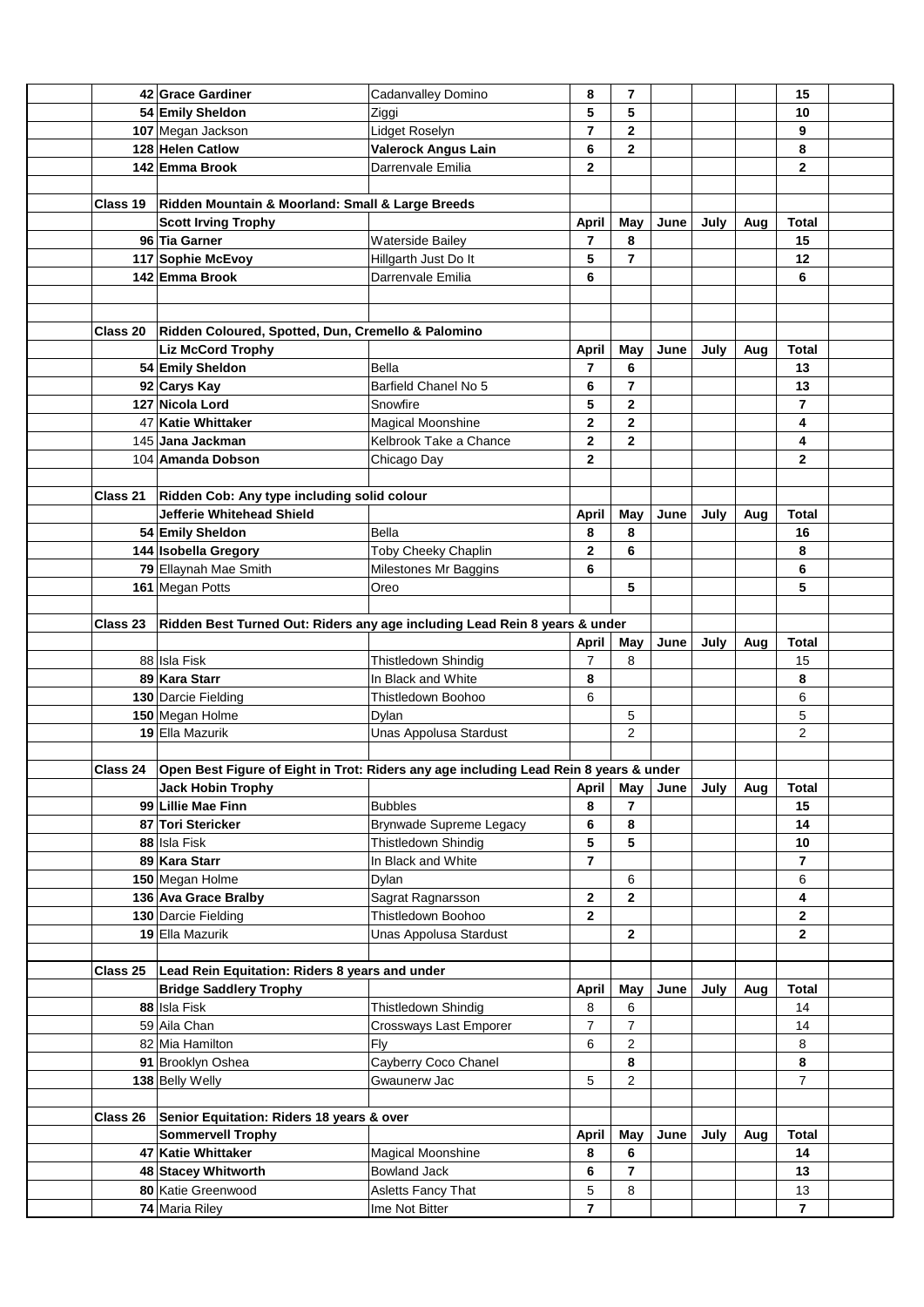|                 | 155 Julia Fanning                                               | Blossom                          |                         | 5                       |      |      |     | 5              |  |
|-----------------|-----------------------------------------------------------------|----------------------------------|-------------------------|-------------------------|------|------|-----|----------------|--|
|                 | 61 Philipa Hawkard                                              | Roxy                             | 2                       |                         |      |      |     | $\overline{2}$ |  |
|                 |                                                                 |                                  |                         |                         |      |      |     |                |  |
| Class 27        | Junior Equitation: Riders 13 to 17 years                        |                                  |                         |                         |      |      |     |                |  |
|                 | <b>Brohant Trophy</b>                                           |                                  | <b>April</b>            | May                     | June | July | Aug | <b>Total</b>   |  |
|                 | 92 Carys Kay                                                    | Barfield Chanel No 5             | 8                       | 8                       |      |      |     | 16             |  |
|                 | 143 Maddison Ashton                                             | Abergaveney KP                   | $\overline{7}$          |                         |      |      |     | $\overline{7}$ |  |
|                 | 56 Aimee Tempest                                                | Dramhany Lad                     | 6                       |                         |      |      |     | 6              |  |
|                 | 161 Megan Potts                                                 | Oreo                             |                         | 6                       |      |      |     | 6              |  |
|                 |                                                                 |                                  |                         |                         |      |      |     |                |  |
|                 | Class 28 Nursery Equitation: Riders 12 years & under            |                                  |                         |                         |      |      |     |                |  |
|                 | <b>McBurney Trophy</b>                                          |                                  | April                   | May                     | June | July | Aug | <b>Total</b>   |  |
|                 | 42 Grace Gardiner                                               | Cadanvalley Domino               | 8                       | 8                       |      |      |     | 16             |  |
|                 | 136 Ava Grace Bradby                                            | Sagat Ragnarsson                 | $\overline{\mathbf{r}}$ |                         |      |      |     | $\overline{7}$ |  |
|                 | 135 Sienna Carris                                               | Taponclau China Town             | 6                       | 5                       |      |      |     | 11             |  |
|                 | 99 Lillie Mae Finn                                              | <b>Bubbles</b>                   | 5                       | 2                       |      |      |     | $\overline{7}$ |  |
|                 | 6 Miley Horsfall                                                | Cloigan Fair Twix                | 2                       | 6                       |      |      |     | 8              |  |
|                 | 19 Ella Mazurik                                                 | Una                              | $\overline{2}$          | $\overline{2}$          |      |      |     | 4              |  |
|                 |                                                                 |                                  |                         |                         |      |      |     |                |  |
|                 | 87 Tori Stericker                                               | <b>Brynwade Supreme Legacy</b>   |                         | 2                       |      |      |     | $\overline{2}$ |  |
|                 | 57 Emily Tempest                                                | Quin                             |                         | $\overline{7}$          |      |      |     | $\overline{7}$ |  |
|                 |                                                                 |                                  |                         |                         |      |      |     |                |  |
| Class 29        | Tots Young Handler: Handlers 4 to 7 years<br>99 Lillie Mae Finn |                                  | April                   | May                     | June | July | Aug | <b>Total</b>   |  |
|                 |                                                                 | <b>Bubbles</b>                   | 8                       | 8                       |      |      |     | 16             |  |
|                 | 138 Belly Welly                                                 | Gwaunerw Jac                     | 7                       | 2                       |      |      |     | 9              |  |
|                 | 91 Brooklyn Oshea                                               | Cayberry Coco Chanel             |                         | $\overline{7}$          |      |      |     | $\overline{7}$ |  |
|                 | 131 Violet Williams                                             | Thistledown Boohoo               | 6                       |                         |      |      |     | 6              |  |
|                 | 163 Emily Buckley                                               | World Horse Welfare Tiggy        |                         | 6                       |      |      |     | 6              |  |
|                 | 165 Sidney Harrison                                             | Dennis                           |                         | 2                       |      |      |     | $\overline{2}$ |  |
|                 |                                                                 |                                  |                         |                         |      |      |     |                |  |
| <b>Class 30</b> | Young Handler: Handlers 8 to 11 years                           |                                  | April                   | May                     | June | July | Aug | <b>Total</b>   |  |
|                 | <b>Roy Bailey Shield</b>                                        |                                  |                         |                         |      |      |     |                |  |
|                 | 6 Miley Horsfall                                                | Cloigan Fair Twix                | 8                       | 8                       |      |      |     | 16             |  |
|                 | 89 Kara Starr                                                   | Thistledown Shindig              | 6                       | 8                       |      |      |     | 14             |  |
|                 | 87 Tori Stericker                                               | Brynwade Supreme Legacy          | 7                       | 6                       |      |      |     | 13             |  |
|                 | 19 Ella Mazaruc                                                 | Luna                             | 5                       | $\overline{\mathbf{c}}$ |      |      |     | $\overline{7}$ |  |
|                 | 136 Ava Grace Bratby                                            | Sargot Ragnarsson                | 2                       | 5                       |      |      |     | $\overline{7}$ |  |
|                 | 82 Mia Hamilton                                                 | Fly                              | 2                       | $\overline{\mathbf{c}}$ |      |      |     | 4              |  |
|                 | 141 Georgia Travis                                              | <b>Teddy Bears Picnic</b>        | $\overline{2}$          | 2                       |      |      |     | 4              |  |
|                 | 111 Poppy Ryan                                                  | St Vincent                       | $\overline{c}$          |                         |      |      |     | $\overline{2}$ |  |
|                 | 102 Lily Bell                                                   | Titch                            |                         | $\overline{2}$          |      |      |     | $\overline{2}$ |  |
|                 |                                                                 |                                  |                         |                         |      |      |     |                |  |
| Class 31        | Junior Hander: Handlers 12 to 17 years                          |                                  | April                   | May                     | June | July | Aug | <b>Total</b>   |  |
|                 | 154 Amelia Hargreaves                                           | Neebro Iwan                      |                         | 8                       |      |      |     | 8              |  |
|                 | 110 Maddie Ryan                                                 | My Blue Eyed Boy                 | $\overline{7}$          |                         |      |      |     | $\overline{7}$ |  |
|                 | 79 Ellaynah Mae Smith                                           | Milestones Mr Baggins            | $\overline{c}$          |                         |      |      |     | $\overline{2}$ |  |
|                 |                                                                 |                                  |                         |                         |      |      |     |                |  |
|                 | Class 32  In Hand Best Condition                                |                                  |                         |                         |      |      |     |                |  |
|                 | <b>Cinnamon's Perridot Trophy</b>                               |                                  | April                   | May                     | June | July | Aug | <b>Total</b>   |  |
|                 | 43 Marie Eyes                                                   | Grovewood Diva                   | 7                       | 8                       |      |      |     | 15             |  |
|                 | 118 Lisa Mdermott                                               | Cathael Dewi                     | 2                       | 7                       |      |      |     | 9              |  |
|                 | 83 Lisa Greenwood                                               | Caramel Latte                    | 2                       | $\overline{c}$          |      |      |     | 4              |  |
|                 | 140 Shona Travis                                                | <b>Teddy Bears Picnic</b>        | 2                       | $\overline{2}$          |      |      |     | 4              |  |
|                 | 87 Tori Stericker                                               | Brynwade Supreme Legacy          | 2                       |                         |      |      |     | $\mathbf{2}$   |  |
|                 | 139 Janine Todd                                                 | Nicodemus                        | 2                       |                         |      |      |     | $\overline{2}$ |  |
|                 | 78 Iris Wilcox                                                  | Alfie                            | $\overline{c}$          |                         |      |      |     | $\overline{2}$ |  |
|                 | 19 Ella Mazaruc                                                 | Luna                             | 2                       |                         |      |      |     | $\overline{2}$ |  |
|                 |                                                                 |                                  |                         |                         |      |      |     |                |  |
| <b>Class 33</b> | In Hand Yearlings & Youngstock: 3 years & under                 |                                  |                         |                         |      |      |     |                |  |
|                 | <b>Robert Taylor Shield</b>                                     |                                  | <b>April</b>            | May                     | June | July | Aug | Total          |  |
|                 | 146 Naomi Berry                                                 | <b>Rekcilf Rainbow Warrior</b>   | 7                       | 7                       |      |      |     | 14             |  |
|                 | 83 Lisa Greenwood                                               | Caramel Late                     |                         |                         |      |      |     |                |  |
|                 |                                                                 |                                  | 6                       | 8                       |      |      |     | 14             |  |
|                 | 84 Michael Neild                                                | <b>Coverdale Queen Elizabeth</b> | 8                       | $\mathbf{2}$            |      |      |     | 10             |  |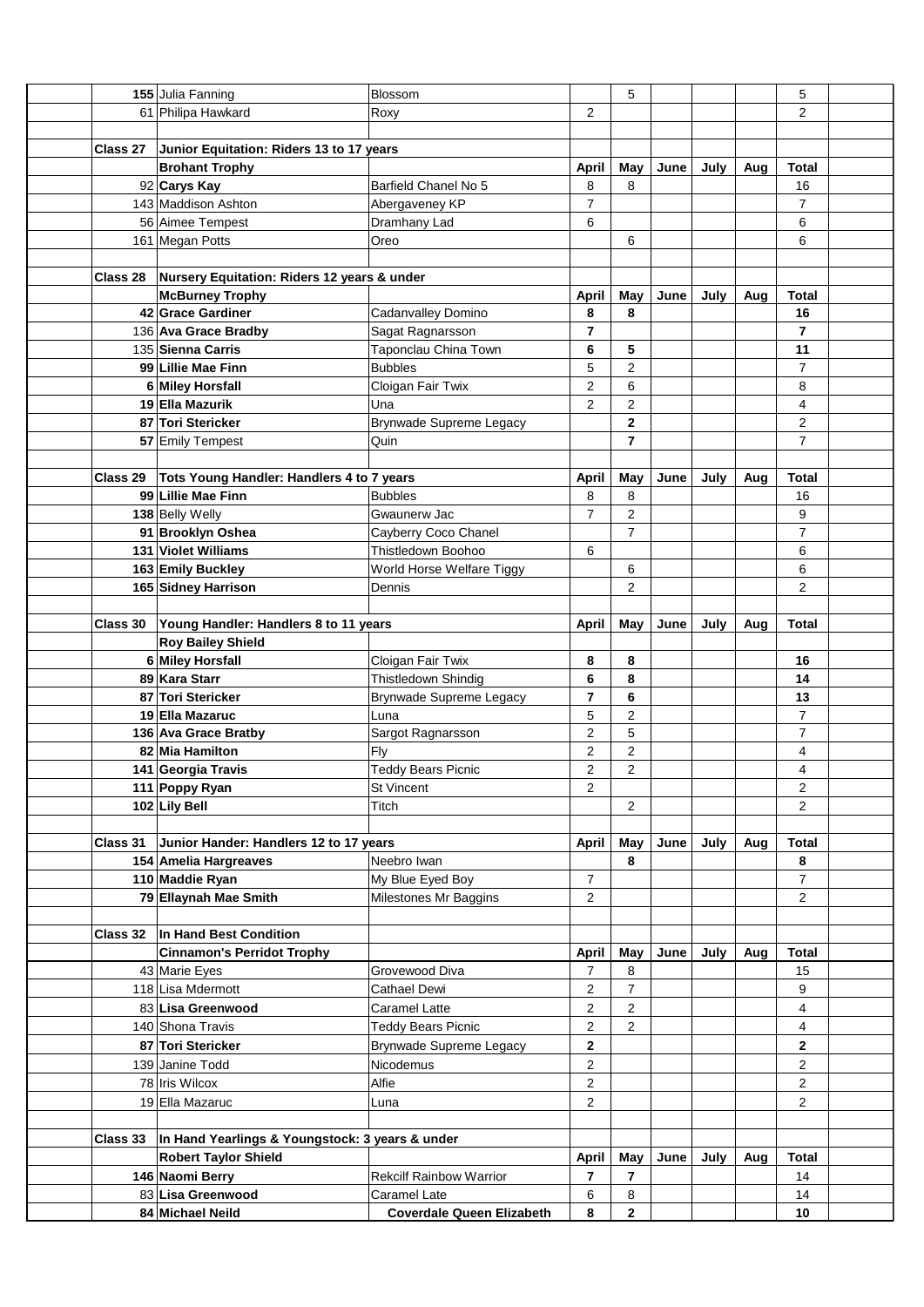|          | 43 Marie Eyes                                                                 | Grovewood Diva            | $\overline{c}$ | $\overline{c}$ |      |      |     | 4              |  |
|----------|-------------------------------------------------------------------------------|---------------------------|----------------|----------------|------|------|-----|----------------|--|
|          | 84 Lisa Greenwood                                                             | Rosie                     | 2              |                |      |      |     | 2              |  |
|          | 78 Iris Wilcox                                                                | Alfie                     | 2              |                |      |      |     | $\overline{2}$ |  |
|          |                                                                               |                           |                |                |      |      |     |                |  |
|          |                                                                               |                           |                |                |      |      |     |                |  |
|          | Class 34  In Hand Showing                                                     |                           |                |                |      |      |     |                |  |
|          | <b>Zarak Trophy</b>                                                           |                           | <b>April</b>   | May            | June | July | Aug | <b>Total</b>   |  |
|          | 43 Marie Eyes                                                                 | Grovewood Diva            | $\overline{7}$ | $\overline{7}$ |      |      |     | 14             |  |
|          | 90 Jane Boyden                                                                | <b>Revolution Dance</b>   | 8              |                |      |      |     | 8              |  |
|          | 87 Tori Stericker                                                             |                           | 6              |                |      |      |     | 6              |  |
|          |                                                                               | Brynwade Supreme Legacy   |                |                |      |      |     |                |  |
|          | 84 Lisa Greenwood                                                             | Caramel Latte             |                | 6              |      |      |     | 6              |  |
|          | 157 Helene Joyce                                                              | <b>Bowland Sky Dancer</b> |                | 5              |      |      |     | 5              |  |
|          | 135 Sienna Carris                                                             | Verona                    | $\mathbf 2$    |                |      |      |     | $\mathbf{2}$   |  |
|          | 139 Janine Todd                                                               | Nicodemus                 | $\overline{2}$ |                |      |      |     | $\overline{2}$ |  |
|          | 86 Catherine Beniston                                                         | Kettlesnout Brother Scott |                | 2              |      |      |     | $\overline{2}$ |  |
|          | 58 Carol Barnes                                                               | Ziggi                     |                | $\overline{2}$ |      |      |     | $\overline{2}$ |  |
|          |                                                                               |                           |                |                |      |      |     |                |  |
|          | Class 35  In Hand Veteran: 15 years & over                                    |                           |                |                |      |      |     |                |  |
|          | <b>Penswisg Bamboo Trophy</b>                                                 |                           | <b>April</b>   | May            | June | July | Aug | <b>Total</b>   |  |
|          | 84 Michael Neild                                                              | Elvis                     | 8              | 8              |      |      |     | 16             |  |
|          | 137 Debbie Harrison                                                           | Sargnt Ragnarsson         | 6              | 6              |      |      |     | 12             |  |
|          | 40 Kirsty Riley                                                               | Small Land Daybreak       | 5              | 5              |      |      |     | 10             |  |
|          |                                                                               |                           |                |                |      |      |     |                |  |
|          |                                                                               |                           |                |                |      |      |     |                |  |
|          | Class 36  In Hand Coloured, Spotted, Dun, Cremello & Palomino                 |                           |                |                |      |      |     |                |  |
|          | <b>Black Jacques Trophy</b>                                                   |                           | <b>April</b>   | May            | June | July | Aug | <b>Total</b>   |  |
|          | 83 Lisa Greenwood                                                             | Caramel Late              | 2              | 8              |      |      |     | 10             |  |
|          | 58 Carol Barnes                                                               | Ziggi                     | 2              | 6              |      |      |     | 8              |  |
|          | 92 Carys Kay                                                                  | Barfield Chanel No 5      | 7              |                |      |      |     | $\overline{7}$ |  |
|          | 140 Shona Travis                                                              | <b>Teddy Bears Picnic</b> | 2              | 5              |      |      |     | $\overline{7}$ |  |
|          |                                                                               | <b>Sir Vincent</b>        |                |                |      |      |     | 2              |  |
|          | 111 Poppy Ryan                                                                |                           | 2              |                |      |      |     |                |  |
|          | 61 Phillipa Hawkard                                                           | Roxy                      | 2              |                |      |      |     | $\overline{c}$ |  |
|          | 86 Catherine Beniston                                                         | Kettlesnout Brother Scott |                | $\overline{c}$ |      |      |     | $\overline{2}$ |  |
|          | 89 Kara Starr                                                                 | In Black and White        |                | 2              |      |      |     | $\overline{2}$ |  |
|          |                                                                               |                           |                |                |      |      |     |                |  |
|          | Class 37  In Hand Pure Arab & Part Bred/Anglo Arab (including Foreign Breeds) |                           |                |                |      |      |     |                |  |
|          | <b>Martin Shield</b>                                                          |                           | <b>April</b>   | May            | June | July | Aug | <b>Total</b>   |  |
|          | 43 Marie Eyes                                                                 | Grovewood Diva            | 7              | 7              |      |      |     | 14             |  |
|          | 83 Lisa Greenwood                                                             | Caramel Latte             | 5              | 8              |      |      |     | 13             |  |
|          | 40 Kirsty Riley                                                               | Small Land Daybreak       | 2              | 6              |      |      |     | 8              |  |
|          | 90 Jane Boyden                                                                | <b>Revolution Dance</b>   | 8              |                |      |      |     | 8              |  |
|          | 135 Steph Suthers                                                             | Verona                    | 6              |                |      |      |     | 6              |  |
|          |                                                                               |                           |                |                |      |      |     |                |  |
|          |                                                                               |                           |                |                |      |      |     |                |  |
|          |                                                                               |                           |                |                |      |      |     |                |  |
| Class 38 | In Hand Cob: Any type including solid colour                                  |                           |                |                |      |      |     |                |  |
|          | <b>Lovick Trophy</b>                                                          |                           | <b>April</b>   | May            | June | July | Aug | <b>Total</b>   |  |
|          | 162 Maisey Potts                                                              | Oreo                      |                | $\overline{7}$ |      |      |     | $\overline{7}$ |  |
|          | 61 Phillipa Hawkard                                                           | Roxy                      |                |                |      |      |     |                |  |
|          |                                                                               |                           |                |                |      |      |     |                |  |
|          |                                                                               |                           |                |                |      |      |     |                |  |
|          |                                                                               |                           |                |                |      |      |     |                |  |
|          |                                                                               |                           |                |                |      |      |     |                |  |
|          | Class 39   In Hand Hunter                                                     |                           |                |                |      |      |     |                |  |
|          |                                                                               |                           |                |                |      |      |     |                |  |
|          | J Hussey Trophy                                                               |                           | <b>April</b>   | May            | June | July | Aug | <b>Total</b>   |  |
|          | 139 Janine Todd                                                               | Nicodemus                 | 8              |                |      |      |     | 8              |  |
|          | 157 Helene Joyce                                                              | <b>Bowland Sky Dancer</b> |                | 8              |      |      |     | 8              |  |
|          | 43 Marie Eyes                                                                 | Grovewood Diva            | 7              |                |      |      |     | $\overline{7}$ |  |
|          |                                                                               |                           |                |                |      |      |     |                |  |
| Class 40 | In Hand Part Bred Mountain & Moorland                                         |                           |                |                |      |      |     |                |  |
|          | <b>Artful Dodger Trophy</b>                                                   |                           | April          | May            | June | July | Aug | <b>Total</b>   |  |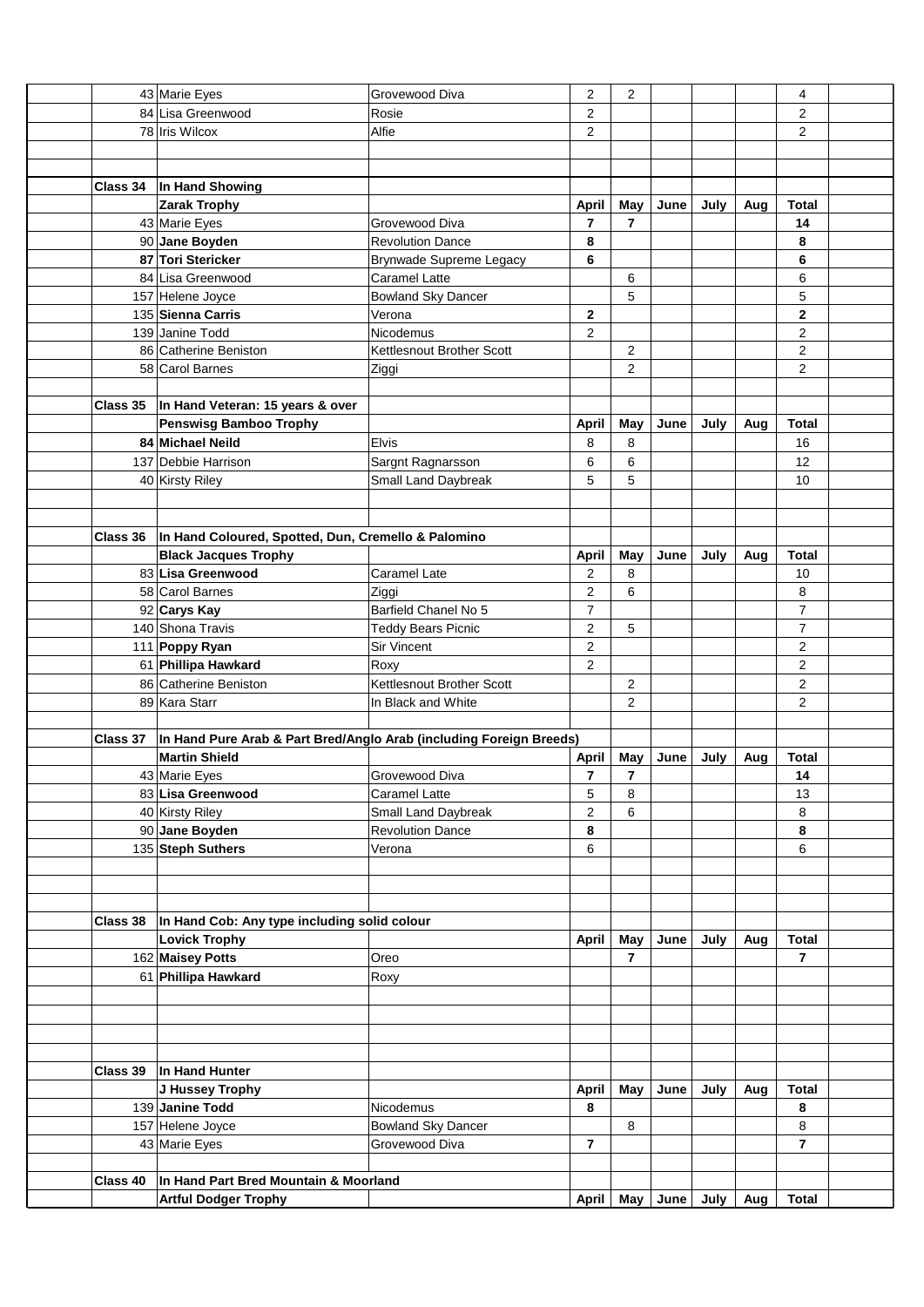|          | 139 Janine Todd                                                 | Nicodemus                     | 8              |                |      |      |     | 8                       |  |
|----------|-----------------------------------------------------------------|-------------------------------|----------------|----------------|------|------|-----|-------------------------|--|
|          | 137 Debbie Harrison                                             | Sargat Ragnarsson             |                | 8              |      |      |     | 8                       |  |
|          | 40 Ella Mazuruk                                                 | Una                           | 7              |                |      |      |     | $\overline{7}$          |  |
|          |                                                                 |                               |                |                |      |      |     |                         |  |
|          |                                                                 |                               |                |                |      |      |     |                         |  |
| Class 41 | In Hand Mountain & Moorland: Small Breeds                       |                               |                |                |      |      |     |                         |  |
|          | <b>Arden Mick Mack Trophy</b>                                   |                               | <b>April</b>   | May            | June | July | Aug | <b>Total</b>            |  |
|          | 84 Michael Neild                                                | <b>Elvis</b>                  | 8              | 8              |      |      |     | 16                      |  |
|          | 140 Shona Travis                                                | <b>Teddy Bears Picnic</b>     | 7              |                |      |      |     | $\overline{7}$          |  |
|          | 141 Georgia Travis                                              | <b>Teddy Bears Picnic</b>     |                | 6              |      |      |     | 6                       |  |
|          |                                                                 |                               |                |                |      |      |     |                         |  |
|          |                                                                 |                               |                |                |      |      |     |                         |  |
|          |                                                                 |                               |                |                |      |      |     |                         |  |
|          | Class 42  In Hand Mountain & Moorland: Large Breeds             |                               |                |                |      |      |     |                         |  |
|          | <b>P D Associates Shield</b>                                    |                               | <b>April</b>   | May            | June | July | Aug | <b>Total</b>            |  |
|          | 84 Michael Neild                                                | Coverdale Queen Elizabeth     | 8              | 7              |      |      |     | 15                      |  |
|          | 119 Debbie Spencer                                              | <b>Bracklinn Avenger</b>      | 7              | 8              |      |      |     | 15                      |  |
|          | 118 Lisa McDermott                                              | <b>Cathael Dewi</b>           | 6              | 6              |      |      |     | 12                      |  |
|          | 154 Amelia Hargreaves                                           | Neebro Iwain                  |                | $\overline{2}$ |      |      |     | $\overline{2}$          |  |
|          | 58 Carol Barnes                                                 |                               |                | 2              |      |      |     | $\overline{2}$          |  |
|          |                                                                 |                               |                |                |      |      |     |                         |  |
| Class 43 | Lead Rein/Adult Assisted Working Hunter: Riders 9 years & under |                               |                |                |      |      |     |                         |  |
|          | Jim Orchard Trophy                                              |                               | <b>April</b>   | May            | June | July | Aug | <b>Total</b>            |  |
|          | 109 Alessandro Gwarnero                                         | <b>Escaly Treaty</b>          | 7              | 8              |      |      |     | 15                      |  |
|          | 82 Mia Hamilton                                                 | Fly                           | 6              | $\overline{7}$ |      |      |     | 13                      |  |
|          | 59 Aila Chan                                                    | <b>Crossways Last Emperer</b> | 8              |                |      |      |     | 8                       |  |
|          |                                                                 |                               |                |                |      |      |     |                         |  |
|          |                                                                 |                               |                |                |      |      |     |                         |  |
| Class 44 | <b>Beginners Working Hunter</b>                                 |                               |                |                |      |      |     |                         |  |
|          | <b>Kershaw Adams Trophy</b>                                     |                               | <b>April</b>   | May            | June | July | Aug | <b>Total</b>            |  |
|          | 109 Alessandro Gwarnero                                         | <b>Escaly Treaty</b>          | 8              | 7              |      |      |     | 15                      |  |
|          | 128 Helen Catlow                                                | Valerock Angus Lain           | $\overline{7}$ | 8              |      |      |     | 15                      |  |
|          | 78 Iris Wilcox                                                  | Thistledown Samphire          | 6              |                |      |      |     | 6                       |  |
|          | 107 Megan Jackson                                               | Lidgett Roselyn               | 5              |                |      |      |     | 5                       |  |
|          | 80 Katie Greenwood                                              | Asletts Fancy That            |                | 5              |      |      |     | 5                       |  |
|          | 101 Nicole Bell                                                 | <b>Tobias Titch</b>           |                |                |      |      |     |                         |  |
|          |                                                                 |                               | $\overline{2}$ | 5              |      |      |     | 5<br>$\overline{2}$     |  |
|          | 132 William Ingram                                              | <b>Foscheys Enchanted</b>     |                |                |      |      |     |                         |  |
|          | 87 Jeanette Jackson                                             | Ascots Gavotte                |                | 2              |      |      |     | $\overline{c}$          |  |
|          | 118 Lisa Mcdermott                                              | Cathael Dewi                  |                | $\overline{2}$ |      |      |     | $\overline{2}$          |  |
|          |                                                                 |                               |                |                |      |      |     |                         |  |
| Class 45 | <b>Intro Woking Hunter</b>                                      |                               |                |                |      |      |     |                         |  |
|          | <b>Boden Trophy</b>                                             |                               | April          | May            | June | July | Aug | <b>Total</b>            |  |
|          | 100 Chris Mclean                                                | Hollen Miscari                | 8              | 2              |      |      |     | 10                      |  |
|          | 15 Lily McNally                                                 | Princess Kate                 | 7              | 8              |      |      |     | 15                      |  |
|          | 80 Katie Greenwood                                              | Asletts Fancy That            | 2              | 5              |      |      |     | $\overline{7}$          |  |
|          | 144 Isabella Gregory                                            | Toby                          |                | 7              |      |      |     | $\overline{7}$          |  |
|          | 118 Lisa Mcdermott                                              | Cathael Dewi                  |                | $\overline{2}$ |      |      |     | $\overline{2}$          |  |
|          | 132 William Ingram                                              | <b>Foscheys Enchanted</b>     | 2              |                |      |      |     | $\overline{\mathbf{c}}$ |  |
|          | 161 Megan Potts                                                 | Oreo                          |                | 2              |      |      |     | $\overline{c}$          |  |
|          |                                                                 |                               |                |                |      |      |     |                         |  |
| Class 46 | Nursery Working Hunter: Riders 12 years & under                 |                               |                |                |      |      |     |                         |  |
|          | <b>Dolly Day Dream Trophy</b>                                   |                               | <b>April</b>   | May            | June | July | Aug | <b>Total</b>            |  |
|          | 55 Chloe Dabbs                                                  | Toby                          |                | 8              |      |      |     | 8                       |  |
|          | 144 Isabella Gregory                                            | Toby                          |                | $\overline{7}$ |      |      |     | 7                       |  |
|          | 57 Emily Tempest                                                | Quin                          |                | 6              |      |      |     | 6                       |  |
|          | 164 Lily Buckley                                                | World Horse Welfare Tiggy     |                | 5              |      |      |     | 5                       |  |
|          | 132 William Ingram                                              | <b>Foscheys Enchanted</b>     | 2              |                |      |      |     | $\overline{c}$          |  |
|          |                                                                 |                               |                |                |      |      |     |                         |  |
| Class 47 | Novice Mountain & Moorland Working Hunter: Small & Large Breeds |                               |                |                |      |      |     |                         |  |
|          | <b>Elegance Trophy</b>                                          |                               | <b>April</b>   | May            | June | July | Aug | <b>Total</b>            |  |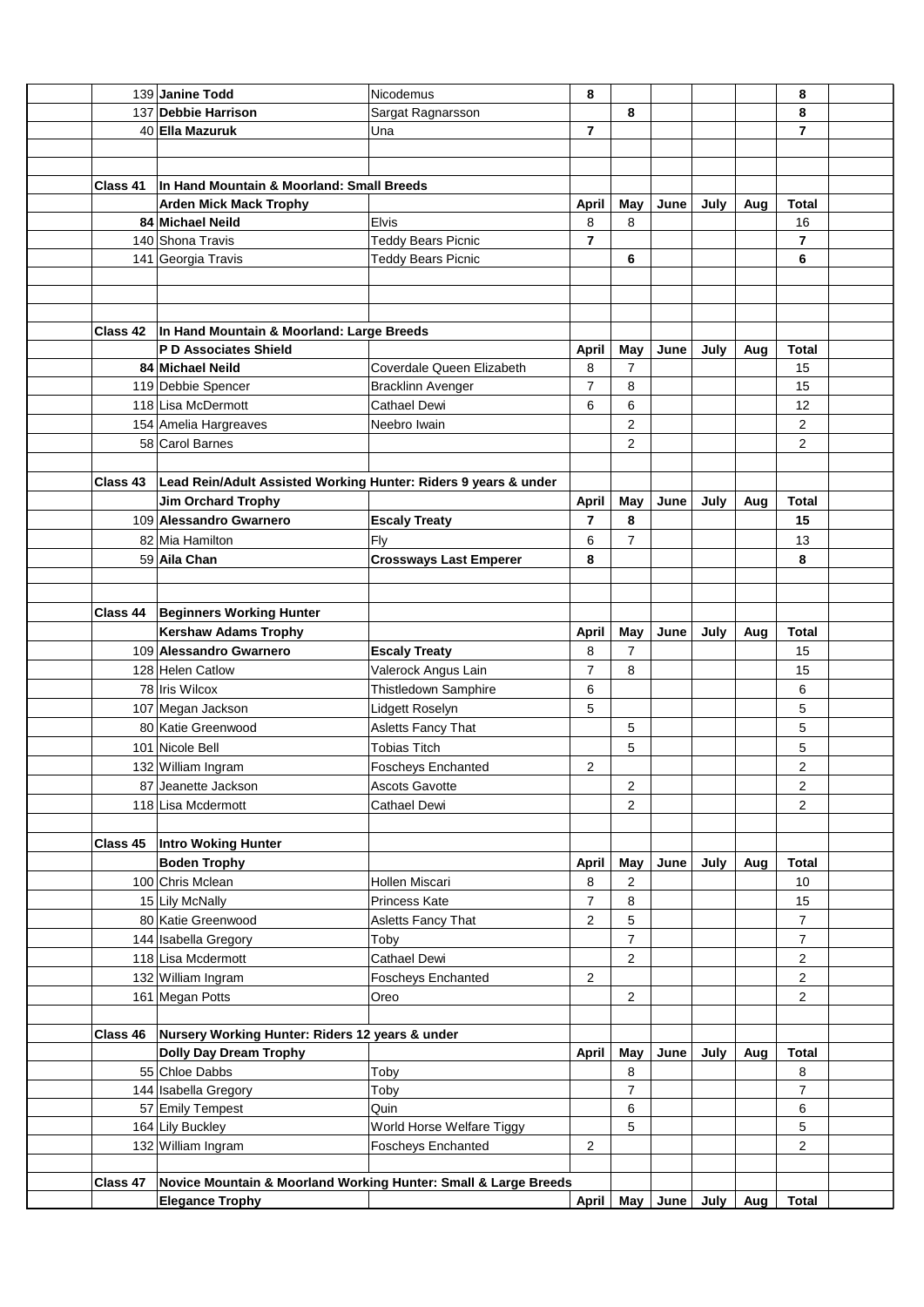|          | 128 Helen Catlow                                         | Valerock Angus Lain                             | 8              | 7                |      |      |     | 15             |  |
|----------|----------------------------------------------------------|-------------------------------------------------|----------------|------------------|------|------|-----|----------------|--|
|          | 56 Aimee Tempest                                         | Drumhany Lad                                    | $\overline{7}$ | 6                |      |      |     | 13             |  |
|          | 159 Sarah Dean                                           | Divine Dromby                                   |                | 8                |      |      |     | 8              |  |
|          |                                                          |                                                 |                |                  |      |      |     |                |  |
| Class 48 | Mountain & Moorland Working Hunter: Small & Large Breeds |                                                 |                |                  |      |      |     |                |  |
|          | <b>Bateson Trophy</b>                                    |                                                 | <b>April</b>   | May              | June | July | Aug | <b>Total</b>   |  |
|          | 71 Megan Jones                                           | Olly                                            | 8              | 8                |      |      |     | 16             |  |
|          | 56 Aimee Tempest                                         | Drumhany Lad                                    | $\overline{7}$ | 6                |      |      |     | 13             |  |
|          | 159 Sarah Dean                                           | Divine Dromboy                                  |                | $\overline{7}$   |      |      |     | $\overline{7}$ |  |
|          | 143 Maddison Ashton                                      | Abergaveney KO                                  | 6              |                  |      |      |     | 6              |  |
|          |                                                          |                                                 |                |                  |      |      |     |                |  |
|          |                                                          |                                                 |                |                  |      |      |     |                |  |
|          | <b>Class 49 Novice Working Hunter</b>                    |                                                 |                |                  |      |      |     |                |  |
|          | <b>Bright Spark Trophy</b>                               |                                                 | April          | May              | June | July | Aug | <b>Total</b>   |  |
|          | 15 Lily McNally                                          | <b>Princess Kate</b>                            | 6              | $\overline{7}$   |      |      |     | 13             |  |
|          | 113 Maddison Lindsey                                     | <b>Twilight True Romeo</b>                      | 8              |                  |      |      |     | 8              |  |
|          | 57 Emily Tempest                                         | Quin                                            |                | 8                |      |      |     | 8              |  |
|          | 113 Maddison Lindsey                                     | Rushfield Sabato Lad                            | $\overline{7}$ |                  |      |      |     | $\overline{7}$ |  |
|          | 158 Gill Vile                                            | Lowbourne Earl                                  |                | 6                |      |      |     | 6              |  |
|          | 55 Chloe Dabbs                                           | Paddy                                           |                | 5                |      |      |     | 5              |  |
|          |                                                          |                                                 |                |                  |      |      |     |                |  |
|          | Class 50   Intermediate Working Hunter                   |                                                 |                |                  |      |      |     |                |  |
|          | <b>Carol &amp; Lynn Buckley Trophy</b>                   |                                                 | <b>April</b>   | May              | June | July | Aug | <b>Total</b>   |  |
|          | 71 Megan Jones                                           | Olly                                            | 8              | 7                |      |      |     | 15             |  |
|          | 158 Gill Vile                                            | Lowbourne Earl                                  |                | 6                |      |      |     | 6              |  |
|          |                                                          |                                                 |                |                  |      |      |     |                |  |
|          |                                                          |                                                 |                |                  |      |      |     |                |  |
| Class 51 | <b>Open Working Hunter</b>                               |                                                 |                |                  |      |      |     |                |  |
|          | <b>Wayward Wind Trophy</b>                               |                                                 | April          | May              | June | July | Aug | Total          |  |
|          |                                                          |                                                 |                |                  |      |      |     |                |  |
|          |                                                          |                                                 |                |                  |      |      |     |                |  |
|          |                                                          |                                                 |                |                  |      |      |     |                |  |
| Class 52 |                                                          |                                                 |                |                  |      |      |     |                |  |
|          | Open 60cms Show Jumping<br><b>Norah Luff Trophy</b>      |                                                 | April          | May              | June | July | Aug | <b>Total</b>   |  |
|          | 49 Imogen Taylor                                         | Tigger                                          |                | 8                |      |      |     | 8              |  |
|          | 143 Maddison Ashton                                      | Abergaveney KO                                  | $\overline{7}$ |                  |      |      |     | $\overline{7}$ |  |
|          | 102 Nicola Bell                                          |                                                 |                | $\overline{7}$   |      |      |     | $\overline{7}$ |  |
|          |                                                          | <b>Brockholes Dazzling Dillon</b>               | 6              |                  |      |      |     | 6              |  |
|          | 144 Isobella Gregory                                     | Toby Cheeky Chaplin<br>Neebro Iwan              |                | 6                |      |      |     | 6              |  |
|          | 154 Amelia Hargreaves                                    |                                                 |                |                  |      |      |     |                |  |
|          | 102 Nicole Bell<br>152 Oceon Flanagan                    | Pilan<br><b>Crystal Maze</b>                    | 5              | 5                |      |      |     | 5<br>5         |  |
|          |                                                          |                                                 | 2              |                  |      |      |     | $\overline{2}$ |  |
|          | 64 Macy Woods                                            | <b>Lilly Valentine</b>                          |                | $\overline{c}$   |      |      |     | $\overline{c}$ |  |
|          | 156 Alissa Wilkinson<br>144 Isobella Gregory             | Talgood Sea Piper<br>Toby Cheeky Chaplin        |                | $\overline{c}$   |      |      |     | $\overline{c}$ |  |
|          |                                                          |                                                 |                |                  |      |      |     |                |  |
|          | 164 Lilly Buckley                                        | World Horse Welfare Tiggy                       |                | 2                |      |      |     | $\overline{c}$ |  |
|          | 86 Jeanette Jackson                                      | <b>Ascots Cavotte</b>                           |                | $\overline{c}$   |      |      |     | $\overline{a}$ |  |
|          | 69 Lyla Garvey                                           | Tilly                                           |                | $\overline{2}$   |      |      |     | $\overline{2}$ |  |
|          |                                                          |                                                 |                |                  |      |      |     |                |  |
| Class 53 | Nursery 65cms Show Jumping: Riders 12 years & under      |                                                 |                |                  |      |      |     |                |  |
|          | Up & Over Trophy                                         |                                                 | April          | May              | June | July | Aug | <b>Total</b>   |  |
|          | 102 Nicole Bell                                          | Pilan                                           | 8              | 6                |      |      |     | 14             |  |
|          | 144 Isobella Gregory                                     | Toby Cheeky Chaplin                             | 6              | 2                |      |      |     | 8              |  |
|          | 55 Chloe Dabbs                                           | Paddy                                           |                | 8                |      |      |     | 8              |  |
|          | 156 Alissa Wilkinson                                     | Talgood Sea Piper                               |                | $\boldsymbol{7}$ |      |      |     | $\overline{7}$ |  |
|          |                                                          |                                                 |                |                  |      |      |     |                |  |
| Class 54 | 75cms Show Jumping: not exc 148cms                       |                                                 |                |                  |      |      |     |                |  |
|          | <b>Uttley Trophy</b>                                     |                                                 | <b>April</b>   | May              | June | July | Aug | <b>Total</b>   |  |
|          | 113 Maddison Lindsey                                     | Rushfield Sabato Lad                            | 8              |                  |      |      |     | 8              |  |
|          | 55 Chloe Dabbs                                           | Paddy                                           |                | $\overline{7}$   |      |      |     | $\overline{7}$ |  |
|          | 114 Ellie-Jo Mitchell                                    | Northwick Abigail                               | 6              |                  |      |      |     | 6              |  |
|          | 156 Alissa Wilkinson<br>113 Maddison Lindsey             | Talgood Sea Piper<br><b>Twilight True Romeo</b> | 5              | 6                |      |      |     | 6<br>5         |  |